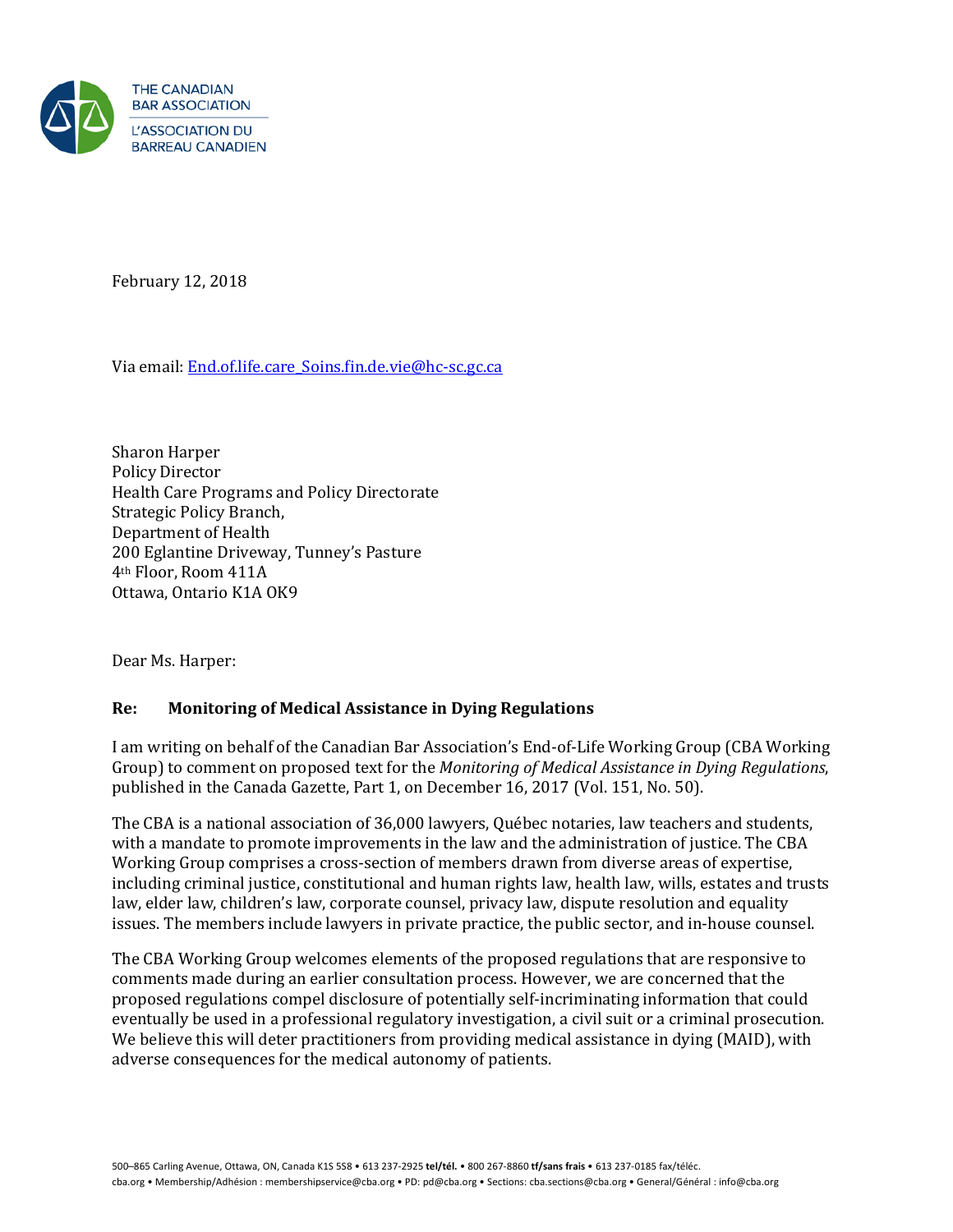# **Objectives of the Regulations**

Subsections 241.31 (1) and (2) of the C*riminal Code* require medical practitioners and nurse practitioners who receive a written request for MAID, and pharmacists who dispense related substances, to file information required by regulation, unless exempt.<sup>[1](#page-1-0)</sup>

Subsection 241.31 (3) of the *Criminal Code* provides:

### **Regulations**

 $\overline{\phantom{a}}$ 

(3) The Minister of Health must make regulations that he or she considers necessary

(a) respecting the provision and collection, for the purpose of monitoring medical assistance in dying, of information relating to requests for, and the provision of, medical assistance in dying, including

(i) the information to be provided, at various stages, by medical practitioners or nurse practitioners and by pharmacists, or by a class of any of them,

- (ii) the form, manner and time in which the information must be provided,
- (iii) the designation of a person as the recipient of the information, and
- (iv) the collection of information from coroners and medical examiners;

(b) respecting the use of that information, including its analysis and interpretation, its protection and its publication and other disclosure;

(c) respecting the disposal of that information; and

(d) exempting, on any terms that may be specified, a class of persons from the requirement set out in subsection (1) or (2).

The proposed regulations must stay within the scope of authority in section 241.31 of the *Criminal Code*, and be consistent with the objectives of Bill C-14.[2](#page-1-1) Further, regulations are scrutinized to ensure they are consistent with the *Charter of Rights and Freedoms* and the *Constitution Act, 1982*.[3](#page-1-2) 

The Regulatory Impact Analysis Statement (RIAS) identifies the following objectives for the proposed regulations:

- Support public accountability and transparency in relation to medical assistance in dying;
- Support the protection of vulnerable individuals by monitoring the application of the eligibility criteria and safeguards required by the legislation;
- Identify and monitor trends in requests for, and the provision of, medical assistance in dying;
- Help determine whether the legislation is meeting its objectives; and
- Make data available to qualified researchers for the purpose of enabling independent analysis and research.

<span id="page-1-0"></span><sup>&</sup>lt;sup>1</sup> The proposed regulations would exempt practitioners who provide a second report confirming a patient meets the criteria for MAID.

<span id="page-1-1"></span><sup>2</sup> An Act to amend the *Criminal Code and to make related amendments to other Acts (medical assistance in dying)*, SC 2016, ch.3.

<span id="page-1-2"></span><sup>3</sup> Cabinet Directive on Regulatory Management (2012)[, online](https://www.canada.ca/en/treasury-board-secretariat/services/federal-regulatory-management/guidelines-tools/cabinet-directive-regulatory-management.html) (http://bit.ly/2E3sJg1).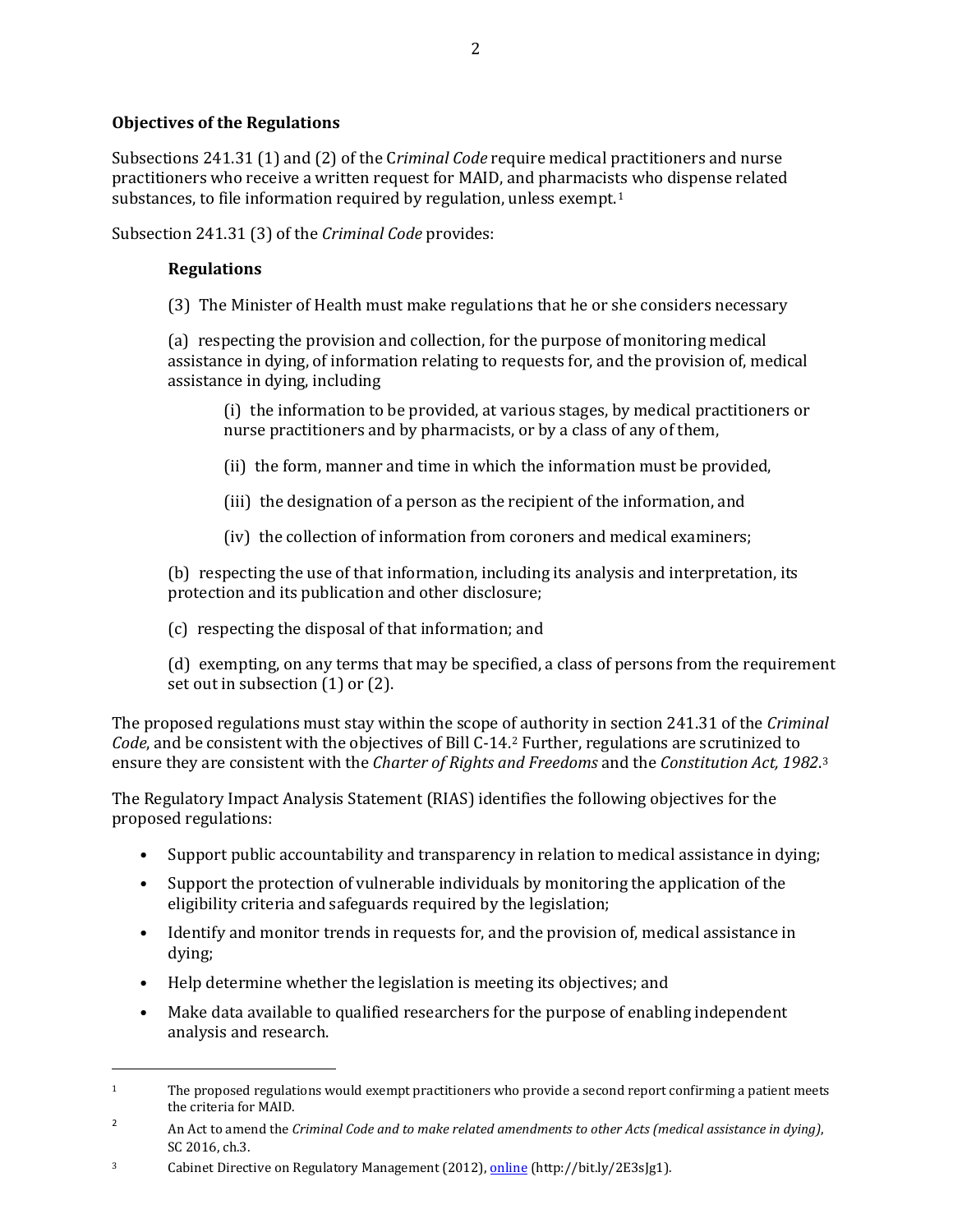After closely reviewing the proposed regulations (including the Schedules which set out the precise information to be reported by health professionals) the CBA Working Group concludes that an important objective of the proposed regulations is to monitor compliance by practitioners with the eligibility criteria, procedures and safeguards in Bill C-14. The information to be reported will permit practitioner compliance assessments on an individual and a systemic basis. As a result, the CBA Working Group has significant concerns about the proposed regulations.

Our main concern is summarized as follows. The proposed regulations require personal patient and practitioner information for every written MAID request received by a practitioner. Schedules 4 and 5 require a practitioner to report for each request their assessments, actions and opinions on every element of the eligibility criteria and on every procedural requirement in Bill C-14. This information is compelled on threat of criminal sanction. Under section 14 of the proposed regulations, the information can be shared with provincial and territorial governments and public bodies for "monitoring" purposes. This information is, in effect, evidence that can be used against practitioners by professional regulatory bodies and law enforcement.

Practitioners and pharmacists are used to working in complex regulatory environments. They are subject to oversight by their provincial and territorial regulatory bodies – mature regulatory environments with robust procedural fairness protections. The proposed regulations will compel disclosure of potentially self-incriminating information that could eventually be used in a professional regulatory investigation, a civil suit or a criminal prosecution. There are no notice requirements or procedural safeguards in the proposed regulations.

In *R. v. Fitzpatrick[4](#page-2-0)*, the Supreme Court decided that the principle against self-incrimination did not apply to information required as part of a regulatory scheme. The Supreme Court relied on the absence of coercion, stating that no one is compelled to participate in regulated activities and so must accept the conditions for their participation. The approach taken in the proposed regulations will create a significant disincentive to practitioner participation in MAID and, most importantly, a subsequent chilling effect on a patient's right to autonomy.

In this context, the Preamble to Bill C-14 was careful to acknowledge the need to balance the autonomy right of persons who request MAID and the protection of vulnerable individuals. This balance is not reflected in the objectives of the Regulations, and should be restored.

# **Recipient of Reports**

The proposed regulations would designate the federal Minister of Health as the recipient for all reports, except in Quebec where reports would be filed with the President of the *Commission sur les soins de fin de vie*. Provinces and territories would have the option of identifying a designated recipient, and we expect that some will be named in the final regulations.

The CBA Working Group generally supports this approach, which is designed to reduce duplication and minimize the burden on reporting officials. Nonetheless, the requirements will add to the workload of practitioners and pharmacists. The absence of compensation strategies in many jurisdictions remains a concern and could be a further disincentive for practitioners and pharmacists to provide MAID services.

# **Filing Format**

 $\overline{\phantom{a}}$ 

The Working Group applauds Health Canada's recognition of the importance of an electronic reporting system and its collaboration with Statistics Canada to develop a secure portal for use by

<span id="page-2-0"></span><sup>4 [1995] 4</sup> SCR 154, 1995 CanLII 44 (SCC)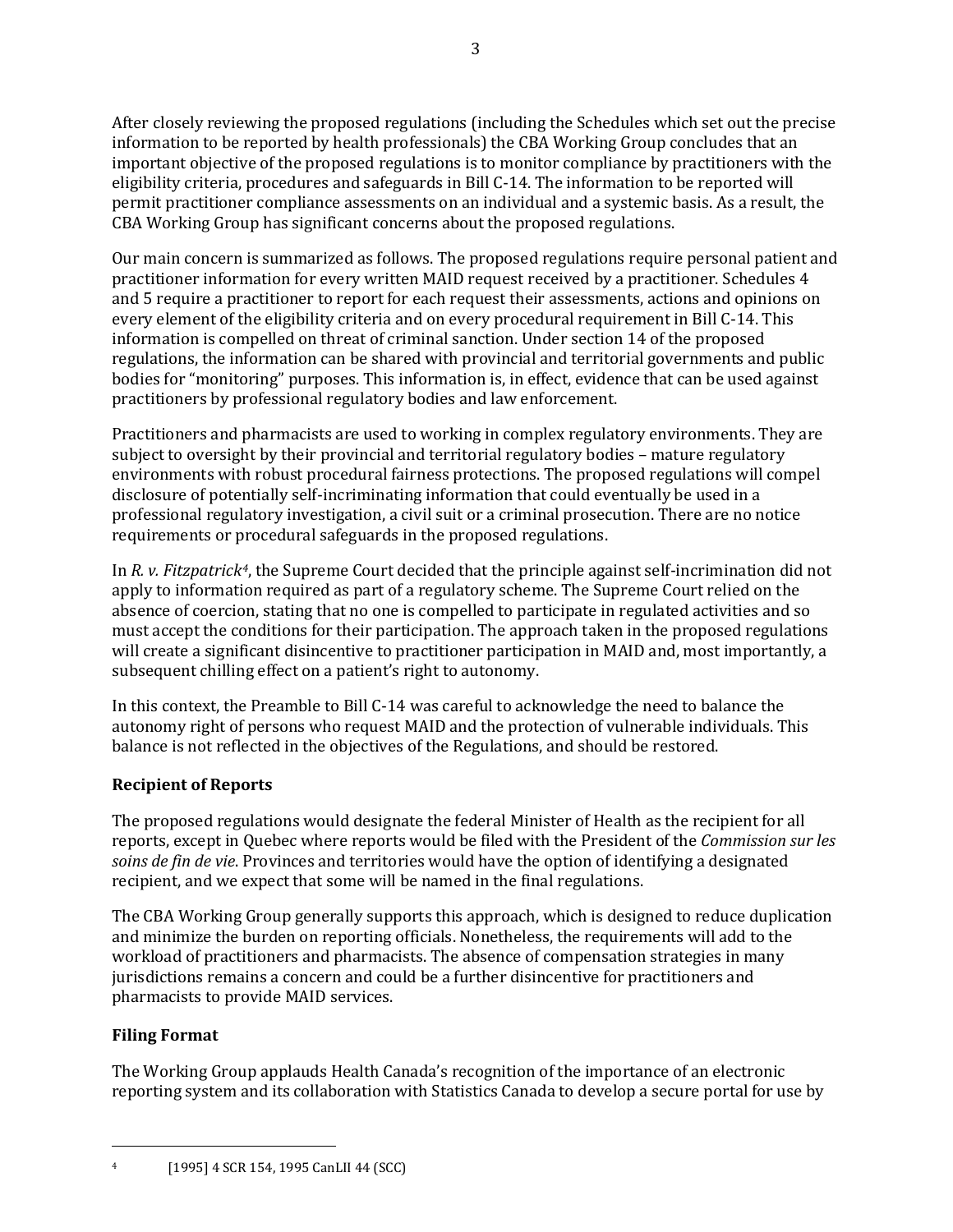practitioners and pharmacists when filing reports. In our opinion, this is an essential component of an effective monitoring regime.

# **Timelines**

The CBA Working Group is pleased that Health Canada was responsive to concerns expressed during earlier consultations that proposed timelines were too short, particularly given criminal penalties for failure to report.

# **Protection and Disclosure of Information**

The CBA Working Group is aware that all new federal programs, including MAID monitoring, require a privacy impact assessment. We understand the federal Office of the Privacy Commissioner has also engaged provincial and territorial counterparts on this issue. We support a vigorous and transparent review of the proposed regulations from a privacy perspective.

Subsection 13(4) of the proposed regulations guards against disclosure of personal information in the Minister's public reports on MAID.

Section 15 of the proposed regulations permits personal information other than an individual's name to be disclosed to any individual or organization for research or statistical analysis purposes, with appropriate safeguards. The CBA Working Group acknowledges the importance of evidencebased policy-making and the need for underlying data and research. However, we can find no justification for disclosing personal information such as street addresses, email addresses, or unique identifiers such as health insurance numbers or license or registration numbers. The *Privacy Act* does not authorize disclosure of information that identifies an individual unless there is no other reasonable means to achieve the objectives of the research. We recommend that data be stored in a format that facilitates removal of this information when disclosing records for research or statistical analysis purposes.

# **Monitoring and Oversight**

l

Technical briefings by Health Canada distinguished between monitoring and oversight. Monitoring was explained as "the collection and analysis of data to provide insight into the implementation of the *Criminal Code* exemptions which permit MAID in Canada." Monitoring activities by the federal Minister of Health were identified as "receiving information, publishing regular reports, and facilitating access to data to inform future policy and enrich the body of scholarly work." Oversight was explained as "the review of individual cases to determine whether applicable laws have been complied with" and was identified as a provincial and territorial responsibility.[5](#page-3-0) 

As described earlier, the CBA Working Group believes the proposed regulations conflate these functions.

Section 14 of the proposed regulations states:

Disclosure to provinces and territories

14 The Minister of Health may disclose to a provincial or territorial government, or any of its institutions, or to a public body established under an Act of the legislature of a province or territory personal information that the Minister obtained under these Regulations if the purpose of the disclosure is to support the monitoring of medical assistance in dying in the province or territory.

<span id="page-3-0"></span><sup>5</sup> Health Canada, MAID Monitoring Regulations, Technical Briefings, January 15-16, 2018. These briefings were restricted to health care practitioners and pharmacists. Health Canada gave a copy of the presentation to the CBA Working Group.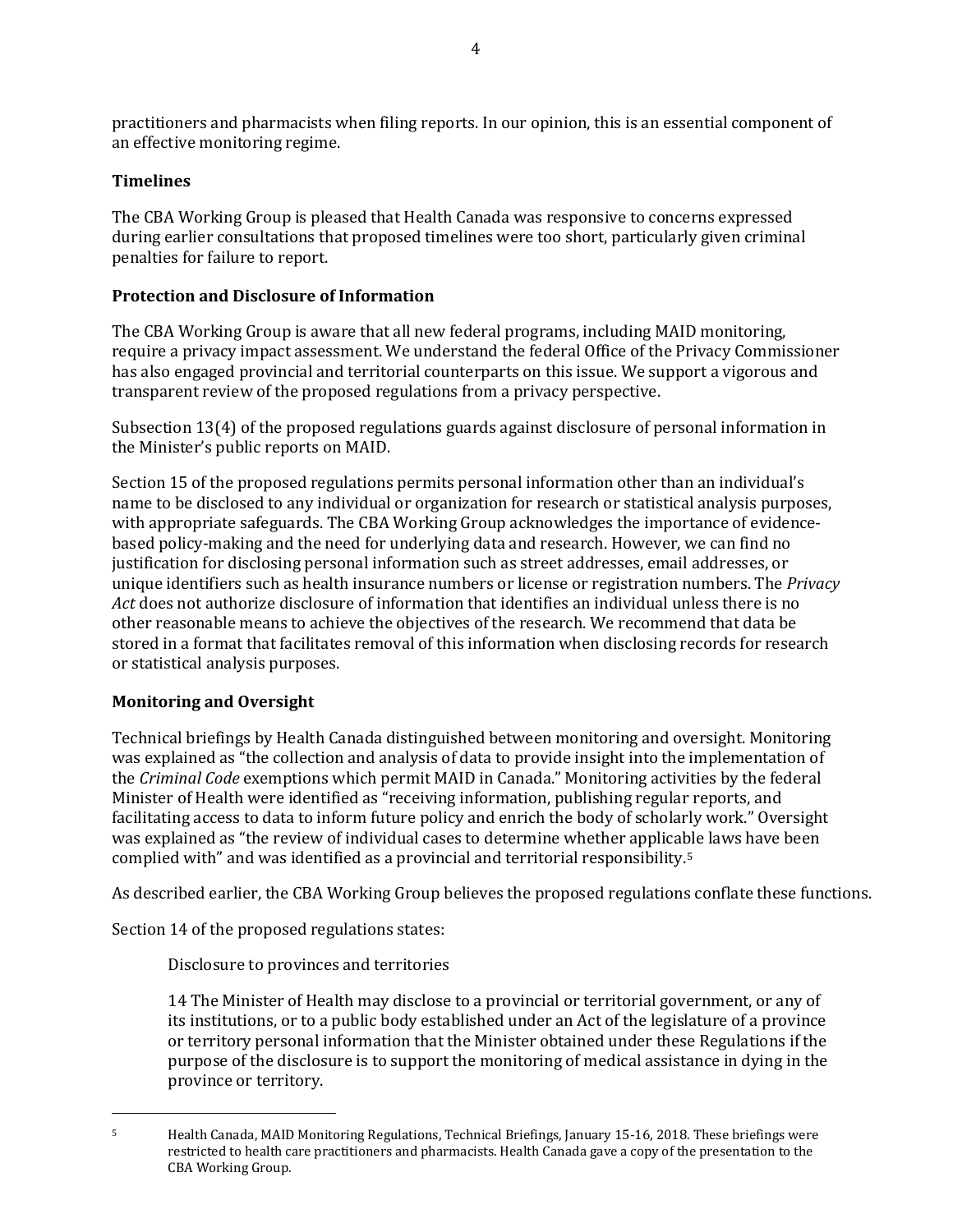"Monitoring" is not defined in the proposed regulations. The CBA Working Group's opinion is that section 14 supports disclosure of personal information for enforcement and compliance purposes, whether prosecution under the *Criminal Code* or disciplinary action by professional regulatory bodies.

Much of the information required under the proposed Schedules is aligned with information required by the Quebec *Commission sur les soins de fin de vie*. However, the express purpose for that information is "to assess compliance with the criteria for the administration of medical aid in dying." By regulation, the Commission is required to act "in a manner that protects the confidentiality of the personal information concerning the person who requested medical aid in dying, the person's close relations and the health and social services professionals involved" and important procedural safeguards are in place before information can be provided to a professional regulatory body.

The RIAS and the proposed regulations are silent on these important issues. The CBA Working Group urges the Minister to address these deficiencies before proceeding with final regulations.

# **Information to be Reported**

The detailed information to be collected is set out in Schedules 1 – 8 of the proposed regulations.

#### *Schedule 1*

Schedule 1 requires patient information, including date of birth, sex, and health insurance number or province or territory of usual residence.

The RIAS explains that health insurance numbers are used as unique identifiers for statistical analysis purposes. It is unclear whether this is limited to the production of the Minister's annual statistical reports or for all research purposes authorized under the proposed regulations. These identifiers hold the key to a great deal of information and should not be used unless absolutely necessary. While convenient, health insurance numbers are not required by modern research methods for statistical analysis. The CBA Working Group recommends that health insurance numbers not be provided when releasing personal information for research purposes.

Schedule 1 does not specify what options would be available in the sex field. The CBA Working Group recommends the inclusion of options other than female or male, consistent with current federal initiatives on gender identity.

#### *Schedule 2*

Schedule 2 requires information about the patient's referral. The CBA Working Group wonders whether question 2 is designed to capture information about where the practitioner was located when they received the request or where the patient was located when they made the request. In any event, the intent of the question is unclear.

#### *Schedule 3*

Schedule 3 requires information about, among others, the patient's marital status and principal occupation during their working life (if applicable). The CBA Working Group previously questioned the purpose of gathering this information. If marital status is intended as a proxy measure for family or social support, it will offer limited information about the rich diversity of individual support systems. If principal occupation is intended as a proxy measure for socio-economic status or education, we recommend a more precise indicator.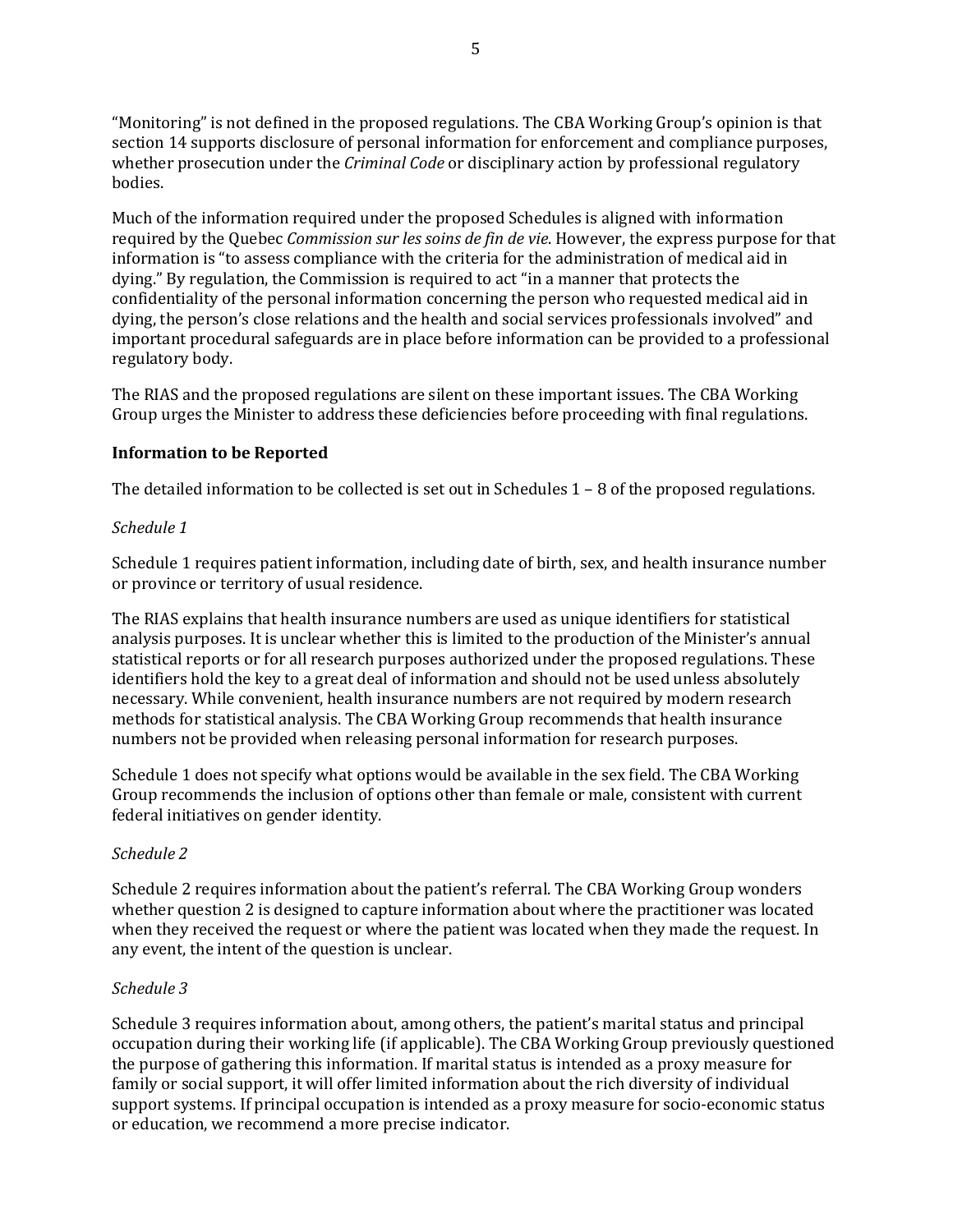# *Schedule 4*

Schedule 4 requires information about eligibility criteria. Generally, these repeat the criteria for MAID, in much the same language as in Bill C-14.

The CBA Working Group is concerned that the Schedule requires a practitioner to report their estimate of the amount of time by which MAID would shorten the patient's life. In *A.B. v. Canada (Attorney General)*, 2017 ONSC 3759, Justice Perell specifically drew attention to paragraph 241.2(2)(d) of the *Criminal Code*:

(d) their natural death has become reasonably foreseeable, taking into account all of their medical circumstances, without a prognosis necessarily having been made as to the specific length of time that they have remaining.

Justice Perell went on to comment that "the legislation makes it clear that in formulating an opinion, the physician need not opine about the specific length of time that the person requesting medical assistance in dying has remaining in his or her lifetime."

The requirement in Schedule 4 to provide precisely this kind of information is inconsistent with the enabling statute and further complicates a situation that practitioners have identified as troubling and difficult to apply. The language of "shortening the patient's life" is unnecessarily value-laden, given an individual's constitutional right to autonomy in medical decision-making.[6](#page-5-0)

In the context of our earlier concerns, we question the purpose of requiring a practitioner to report the *reasons* for their opinion on voluntariness, the *reasons* for their opinion whether the patient had a serious and incurable illness, disease or disability (and a description of same), the *reasons* for their opinion that a person was in an advanced state of irreversible decline in capability (*and a description of the decline*), the *reasons* for their opinion that the patient's decline caused enduring physical or psychological suffering that was intolerable to them and that could not be relieved under conditions that the patient considered acceptable and a *description of the patient's suffering*. In our opinion, the only purpose for which this information could be relevant is oversight. Requiring this level of detail would also add significantly to the regulatory burden.

# *Schedule 5*

Schedule 5, in effect, requires a practitioner to report whether they met every procedural step (safeguard) required by law to provide MAID. The CBA Working Group questions the purpose of this Schedule, and reiterates the concerns above.

# *Schedule 6*

The Ontario Ministry of Health and Long-Term Care (MOHLTC) has advised stakeholders that a practitioner does not have to be present for self-administered MAID. Otherwise, the CBA Working Group would question the purpose of the requirement to report whether a physician was present, reiterating concerns above about oversight.

# *Schedules 7 and 8*

These schedules require information about when and where substances are administered or dispensed, and, for pharmacists, their name and license or registration number. The CBA Working Group believes it would be helpful to ask practitioners if they had access to substances they felt appropriate for their patient. In addition, the CBA Working Group recommends a question about the patient's preferred location for administering MAID and if this preference was accommodated.

 $\overline{\phantom{a}}$ 

<span id="page-5-0"></span><sup>6</sup> See, e.g. *Carter v. Canada (Attorney General)*, [2015] 1 SCR 331, 2015 SCC 5 (CanLII), at para. 67.